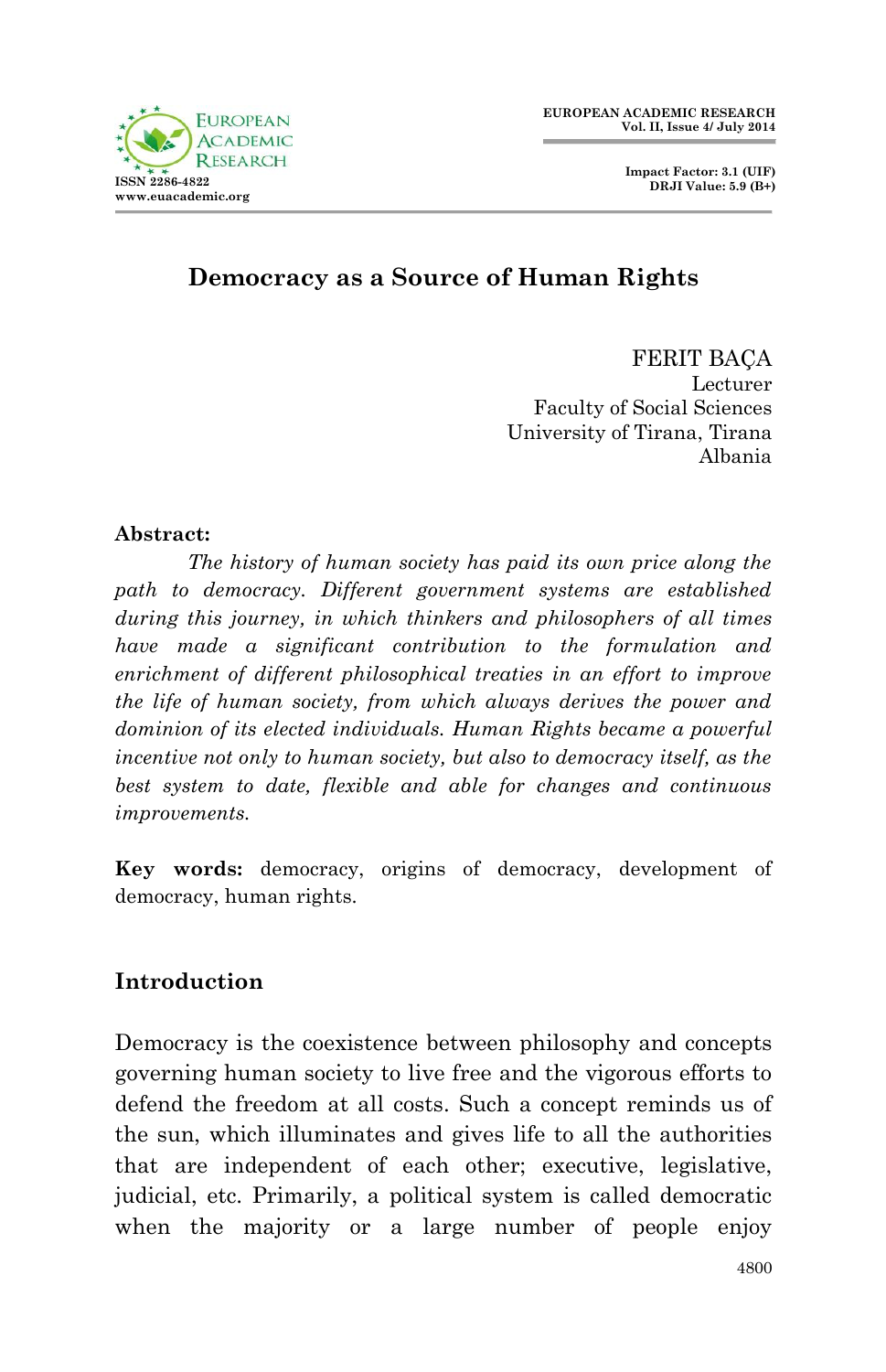independence and the right to vote. From this perspective we can say that, exactly the level of human rights and independence constitutes the essence of democracy of a developed society. A democratic state is based on the principle that government exists to serve the people; people do not exist to serve the government. In a democratic country where citizens vote, they implement their right and responsibility to decide who would lead them. Citizens of a democratic country have the right, at its discretion, to participate freely in the political life of the society in which they belong. But at the same time, citizens should take into account the obligations arising from this participation. Hence, they have to adapt to the way we handle problems, to show tolerance towards members of society who have opposing ideas and when it comes to common interests to compromise between them.

Citizenship in the above cases implies a broader definition of rights and responsibilities, as two opposite sides of the same coin. The implementation of the rights by an individual means also the responsibility that he has to protect and enhance those rights, for himself and for the others. Often, even the citizens of the countries with popular traditions in the field of democracy misunderstand this issue, taking advantage of the rights and neglecting to perform their duties and responsibility maintenance. Democracy is understood as the majority ruling, while rights are understood more and more as the personal property of individuals, and in this way, as the objection to the "dictatorship of the majority".

Dialectical unity of rights and responsibilities in a democratic society is expressed in the fact that, on the one hand, individuals have the right to freedom of speech, assembly, and freedom of religion, which attest to the level of a democratic society. On the other hand, the rights are not the personal property of the individuals, tools or "expression of the freedom" to counter the majority. Democracy requires cooperation, compromise and tolerance among all citizens. Ultimately, higher understanding of freedom is closely linked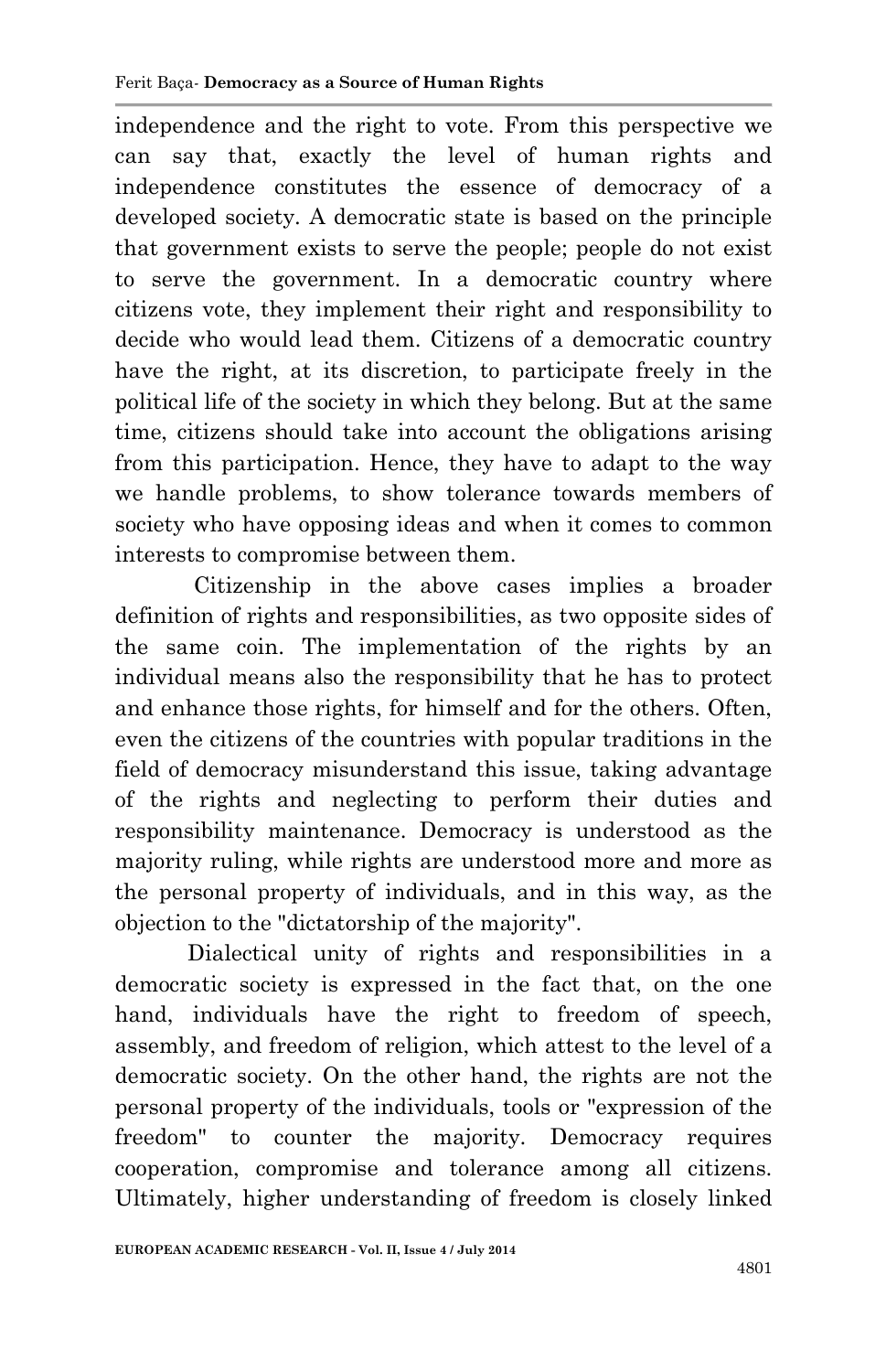with taking the responsibility for the destiny of the individual and the community where he lives, and not freedom from responsibility towards them. Democracy can not convert all of its citizens into exemplary citizens, like with the touch of a magic wand, but requires that all citizens should be responsible for their rights and responsibilities.

### **Democracy as a historical tendency of the society**

Although efforts to a perfect democratic system date from more than two thousand years ago, somewhere in the form of aspirations, but somewhere also with modest achievements in daily life, in the face of common people, philosophers and thinkers, remains essential the desire to identify and learn: What is democracy?

The word "democracy" comes from the Greek and consists of the word *demos* populace and *kratos* power. Yet throughout all the human history rulers have played with the given meaning by covering with a delightful habiliment their totalitarian regimes and dictatorships, to deceive and gain the support of the people, at a time when they themselves controlled with the devices of violence each cell of the people's daily life, violating in the most flagrant way the principles on which democracy is based. The community of citizens is the source of power and justifies the decisions, in order for these verdicts given by governors to be functional.

According to the ancient Greek philosopher, Aristotle, it was *Polis,* the one that played a significant role in the development of democracy because he was conceived as a community of citizens politically organized. This abstraction was a creative utopia, based on the idea of equality of all citizens, whatever the differences and inequalities that divide them. For the ancient Greeks, in essence, the Polis was different from the barbarians' empires, because citizens did not obey to a man, however powerful he was, but laws. But democracy is essentially all the historical spiral of the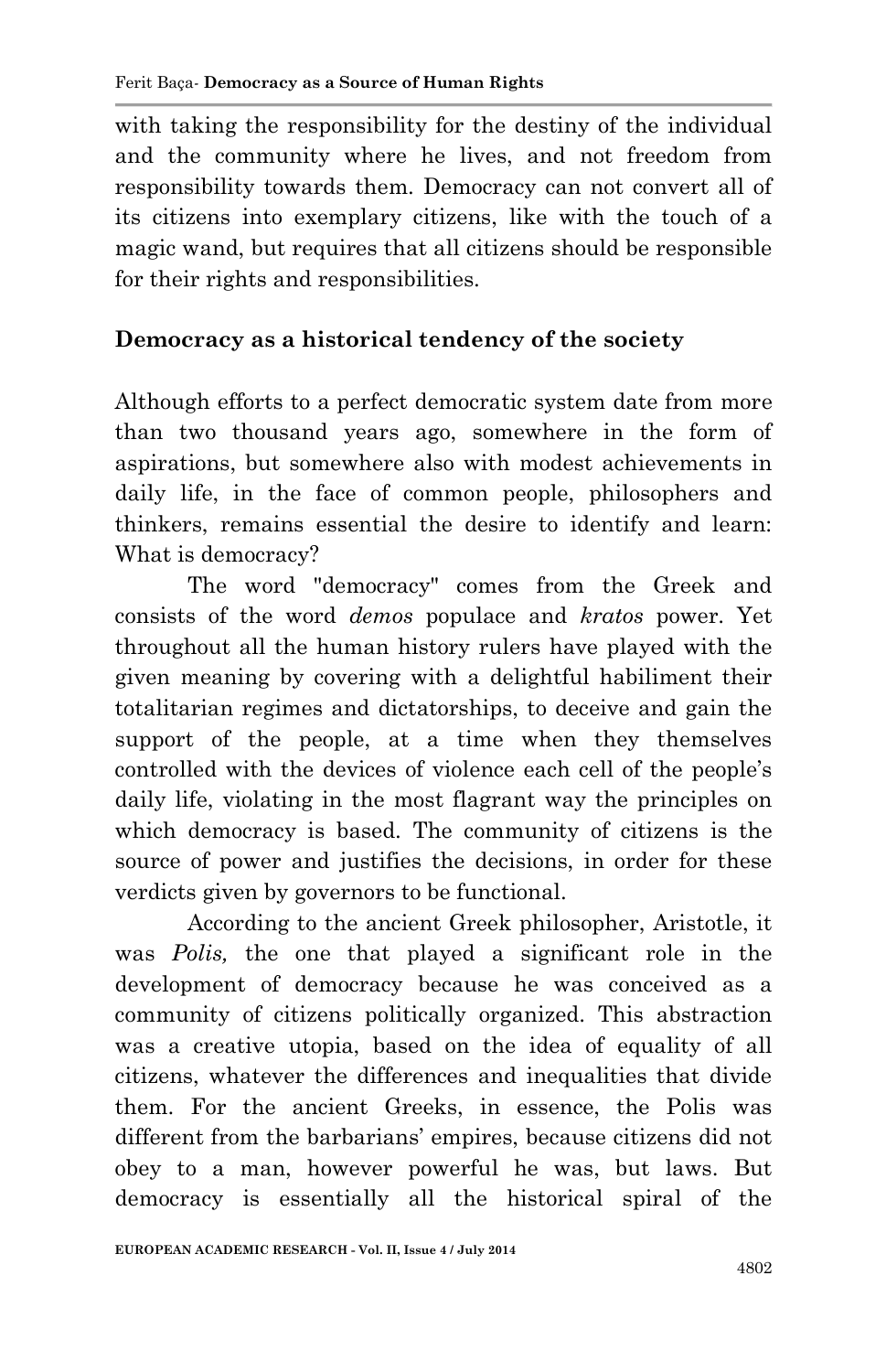philosophical thought in time and space, which carries in itself also the views of the ancient philosopher, Perikliu, linking its meaning with the tolerance, but not with the majority ruling. Also something from Plato's concepts of democracy, who feared the governance control by populist demagogues. Something from the views of Aristotle that feared governance of the people, because it meant governance of the poor, of who could be expected even the expropriation of the rich. Includes also Hobbes's and Locke's concepts, that intended the political equality of citizens, even the definition of Lincoln as an "A government of the people, by the people and for the people" which treats democracy as a real possibility.

Democracy is fueled by the love for knowledge and debate on all social problems of human society. For the democracy, obscurantist and dictatorial attitudes toward the voice of the people and the classes of the working masses are foreign and mortal. John Locke, in the book entitled "Two treatises on governance" implies the need of enforcement and the protection of the law of nature, which is derived from the logic of God, according to which, this law provides the people with most basic rights as "the right to live, the right to property and the right to education". But without being able to avoid its dualistic nature, where, on the one hand, it embodies a priceless philosophy for mankind, according to which there would be resolved quite some wounds of human society, when on the other hand, it remains a vulnerable and uncertain application area. Now it can already be visualized a flexible concept of democracy as a philosophy and mentality among a "heavenly" dream of mankind for a fair and humane society, but that, if it is not fought every day for its construction, it can remain hypothetical and just "a beautiful dream on paper."

When it comes to the roots of democracy, almost all the great philosophers and thinkers refer to a natural right, like breathing, and the right to live in freedom. Its study from these philosophers cannot exclude the origin of human society in the primitive times, or as J.J. Rousseau notes, in state of the free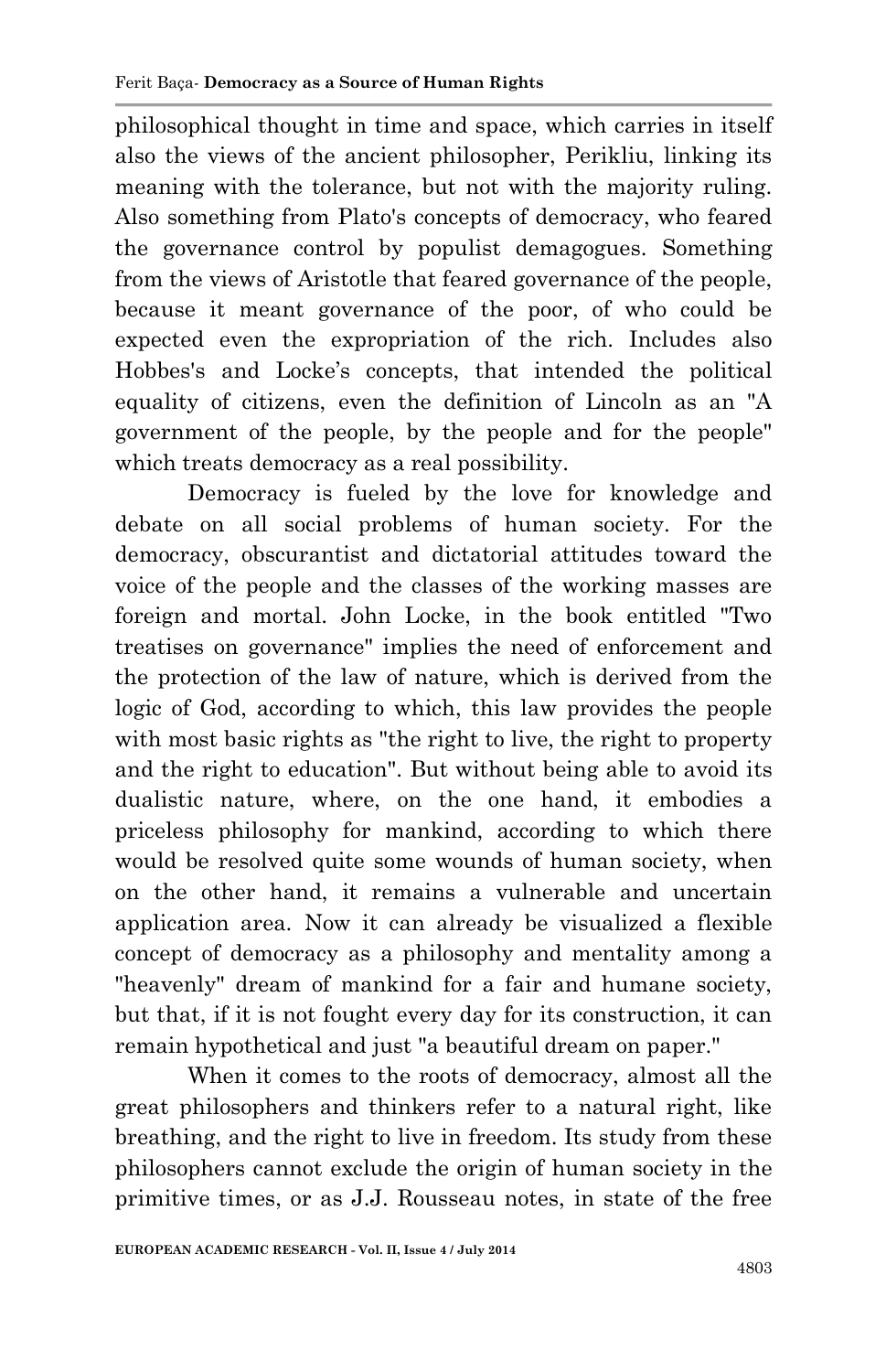nature of the individual regarding which he would emphasize: *"The renunciation of personal freedom means giving up the personal quality as human, the human nature rights and even his obligations."* But the system of democracy, extremely dreamt by the people and the philosophers of the world, is so fragile, built on theoretical formulations and conceptions that leave space and trails' deviations, but also "tailor made" hundreds of thousands of laws for enforcement, like a grain egg that cannot be placed in any way on foot without the help of numerous abutments and supports. However, democracy thrives when for it take care citizens, who with the freedom gained through sacrifices are willing to take part in the social life by expressing their opinions in debates; choosing representatives who have shown themselves worthy with their actions; and accepting the need for tolerance and compromise in the public life.

## **The heart of democracy: Human Rights and Freedom**

Human rights are linked to the existence of human nature and as such, they do not come from the state, but by the human being itself; they are not donated or provided by the state, but the state is obligated to guarantee them. Human rights are principles on which individuals can act, to make laws and at the same time try to judge and take decisions for the benefit of society. At the same time human rights are also values that express and reflect the human desires and aspirations. They represent the highest goals and ideals, which, although incompletely achievable, give meaning to the human life.

Throughout all their history, human rights are defined and have commiserated the value of everybody's dignity, freedom, equality and justice. These values are universal and go beyond the realms of personal and national borders. Although cultures and societies are different, this variability has never touched the inalienable fundamentals of human rights. From this point of view, each individual, regardless of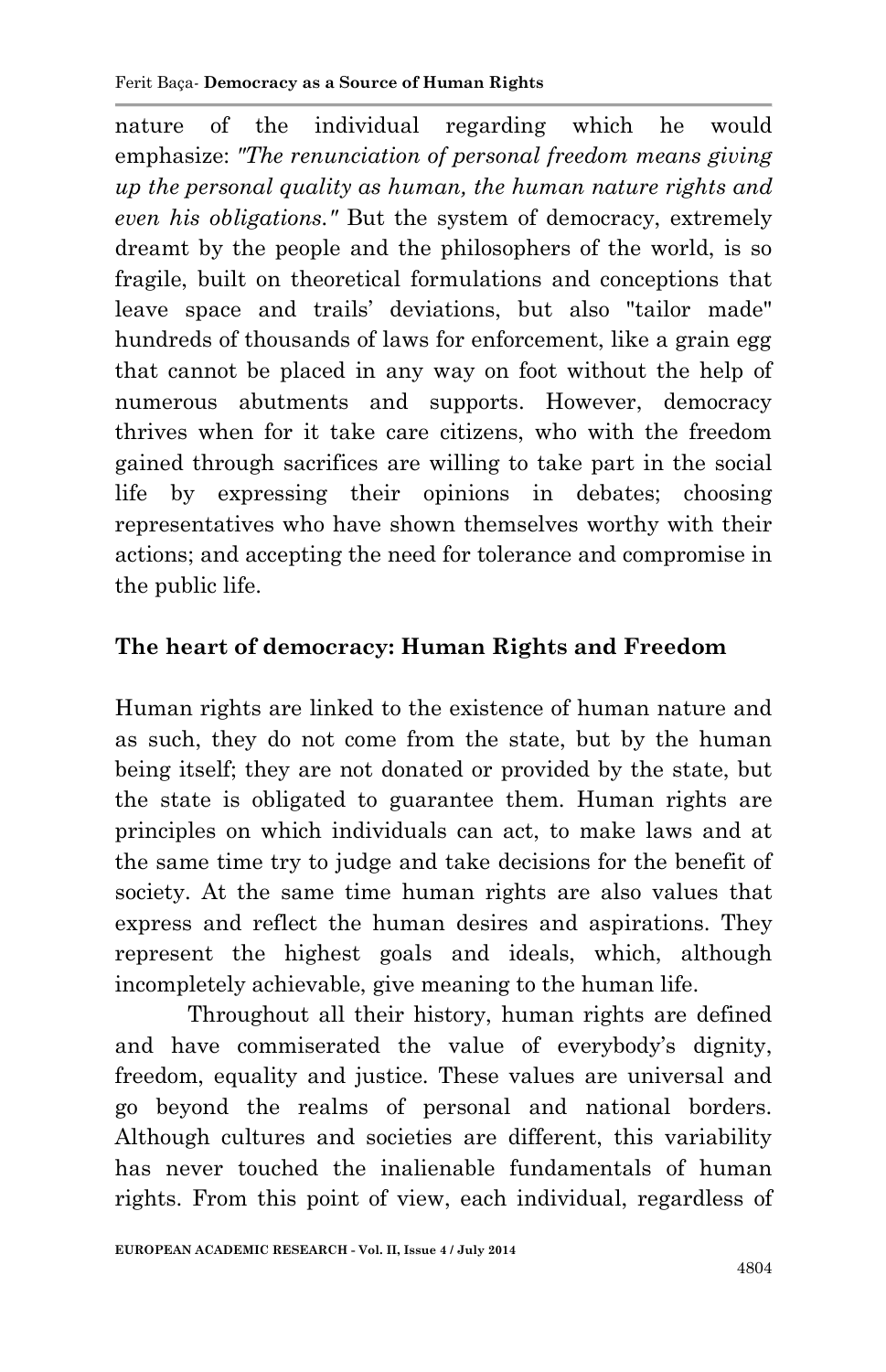their familiar, social or cultural origin, must be accepted as representative of all mankind. As a universal value, equality means the rights and freedoms of every individual: The others are different from me, but at the same time we are equal, I respect their freedom to the extent that I have my freedom. Namely, equality between human beings remains the main obstacle to discrimination because of racial origin, nationality, sex, religion and language. When equality is in harmony with freedom, in reality justice can also be achieved.

In "The Sea of democracy" ideas of different philosophers, except common core strengths, maintain also special nuances. So in the ideas of Rousseau we observe critical attitudes toward those of Hobbes. Related to Hobbes' point of view that man is a wolf to man, various philosophers have reacted by offering protective systems which include a number of rules that limit or mitigate his aggressive nature or propose measures with human values that promote cooperation and human solidarity. The concept of Hobbes summarized in the term "natural human condition" draws our attention in a time that at Rousseau's we face it as "natural right". Yes, what is the natural condition according to Hobbes? According to him, "natural condition is the freedom of every person to use his freedom, as he wishes, to preserve his own nature and to do everything that according to his judgment and reasoning is conceived as the most appropriate for this." As a man protects and respects his freedom, in the same way he should respect and protect the freedom of the other. Human rights are inalienable; he cannot renounce his rights under any circumstances that he will be positioned. Along with duties and responsibilities, human rights constitute a dialectical unity as the two sides of a coin.

Human life is nothing but an attempt in search of peace and preservation of it with all the possible forms starting from the principle: peace is a common human good. But according to Rousseau's perspective, the natural human right gives him the necessary vital privileges and the opportunity that the free life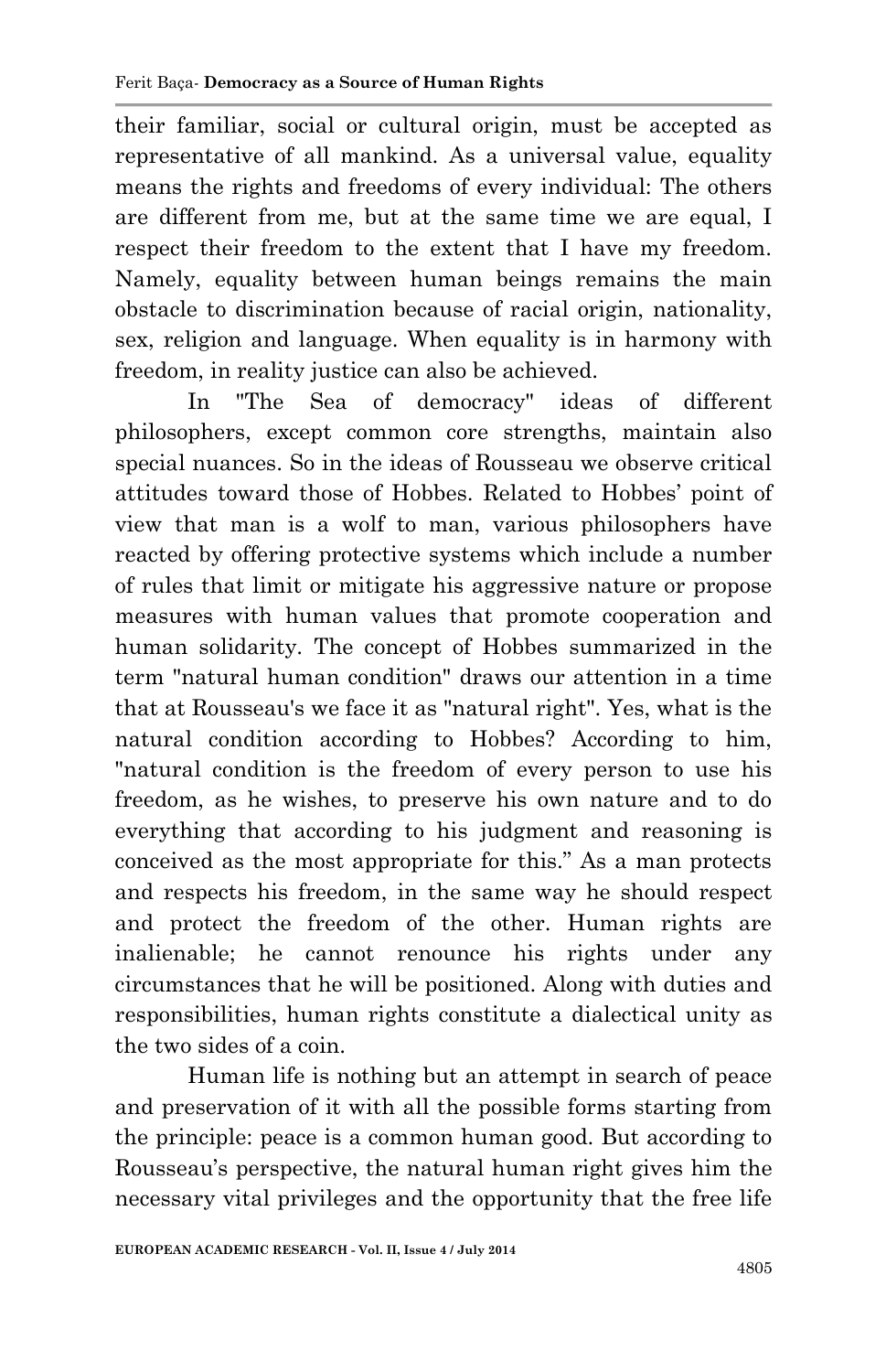creates for the election of the sovereign. Rousseau presents us with the first agreements that arise in the cell of society, in the family, which is the earliest of all societies described as a natural society. The first law of the family is caring about each of its members until he becomes the master of himself. By becoming the master of his own self, the individual becomes self-aware of his actions, of the difference between good and bad and of the difference between the responsibilities and the rights that he has.

A close connection with human rights and the laws of nature represents as well the law of justice that has to do with the wording of the contract for human rights which should be applicable and comprehensive. Natural laws always operate on human consciousness and aspirations. In this sense, we cannot match the natural laws with our desires, other than our desires are dependent and limited by natural laws, because the latter have an objective character, existing despite of our existence, being permanent and unchangeable. In this sense, the phenomena of the human origin, which constitute on the properties and the virtues of the individual, such as arrogance, ingratitude, injustice, pride, favoring privileged individuals can be neither legitimate nor permanent. In the philosophical concepts of Rousseau, human rights consist on the core of a society's democracy.

But besides the ideas of Rousseau began to appear even many ideas other philosophers of the time, which were broadly presented not only in the philosophical books but also in many of the national and international organisms. These ideas strongly influenced the formulation of the Universal Declaration of Human Rights, which was approved at the UN General Assembly on 10 December 1948, as well as the constitutions' construction of the most developed countries of Europe and the USA. Human rights and freedoms would already gain the status of accepted values from the entire human universe.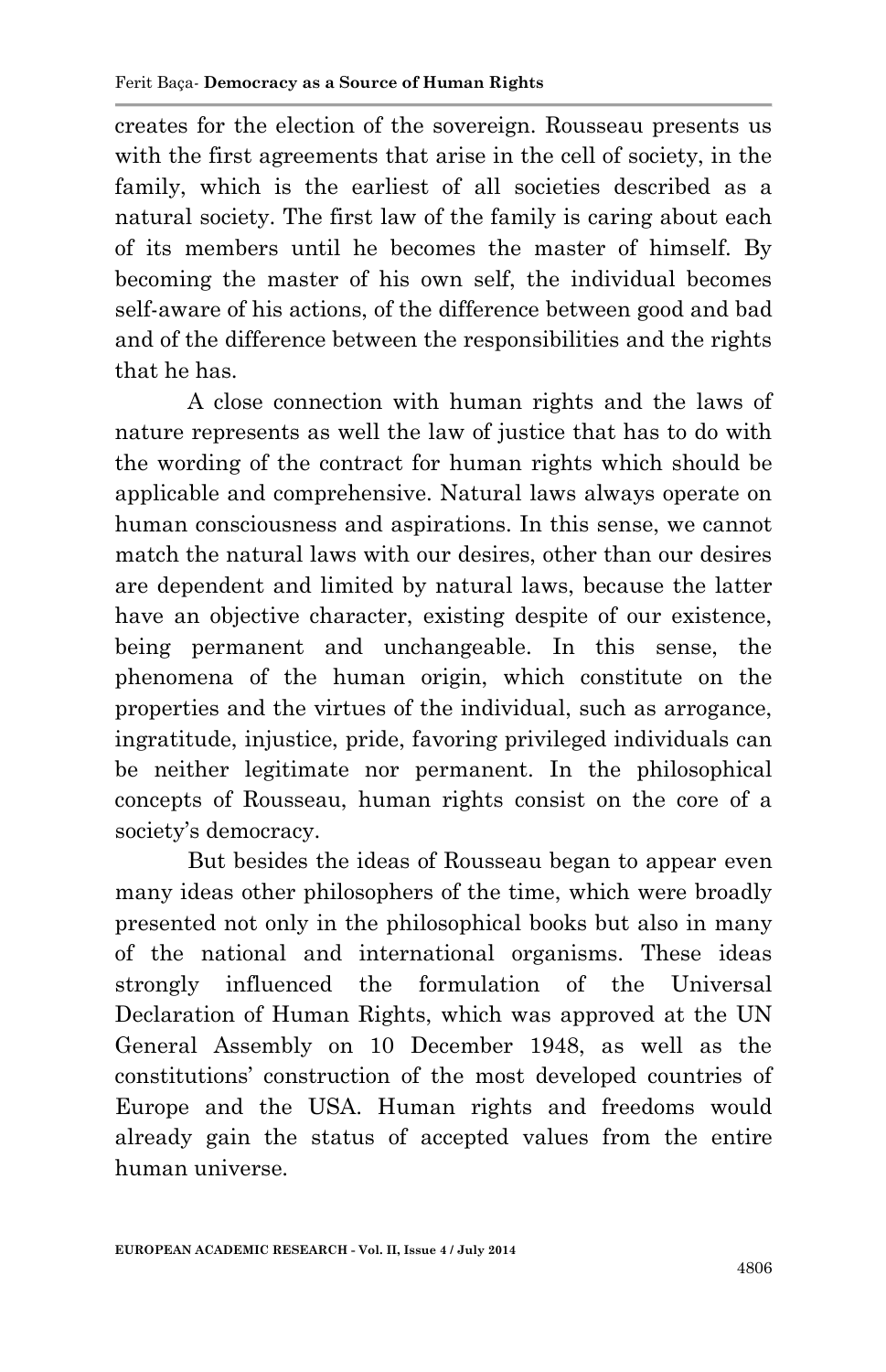Only democracy is a system that provides and coordinates the duties and rights of the individual with those of the society. Rights constitute the most basic elements of democratic governance. Facing the demands for greater rights in the daily life and for a more active and decision-making participation in the bodies of legislative, executive, and judiciary, human society of any country calls for their continuous improvement. Formulation and the philosophical support on Human Rights and Freedom, launched by Hobbes, Rousseau, etc., would radiate even in Kant's ideas on "permanent peace". Moreover, in the Kantian concept, human rights have a mutual dependency and self-report with the "Permanent peace". They constitute the separating line between the democratic system and dictatorship.

Human rights constitute the essence of society's democracy and play a progressive role even in the protection of religious beliefs. They also provide a clear restriction of the religious beliefs, which are truly contemptible, but should not affect the beliefs and freedom of the other people. In modern philosophers' treatments highlights the idea that the human rights and freedoms, except the natural character, have a historical character, which means that they are also a consequence of the war of human society in all fields; military, political, scientific, cultural, religious, etc. Not only victories of revolutions will "shift" the boundaries and the concepts of human rights and freedom, but also innovations and discoveries in various fields of science would influence the space expansion of their content. Therefore, we can say that their concept of Human Rights and Freedoms is presented with relative, temporary limits that move toward expanding and changing depending on his vital conditions and needs.

In nowadays modern times the concept of human rights and freedoms is including more vital spaces like let us say, the field of environmental pollution, minorities' freedom, discriminated classes of population freedom etc. From historical reviews of the development of human rights and freedoms, we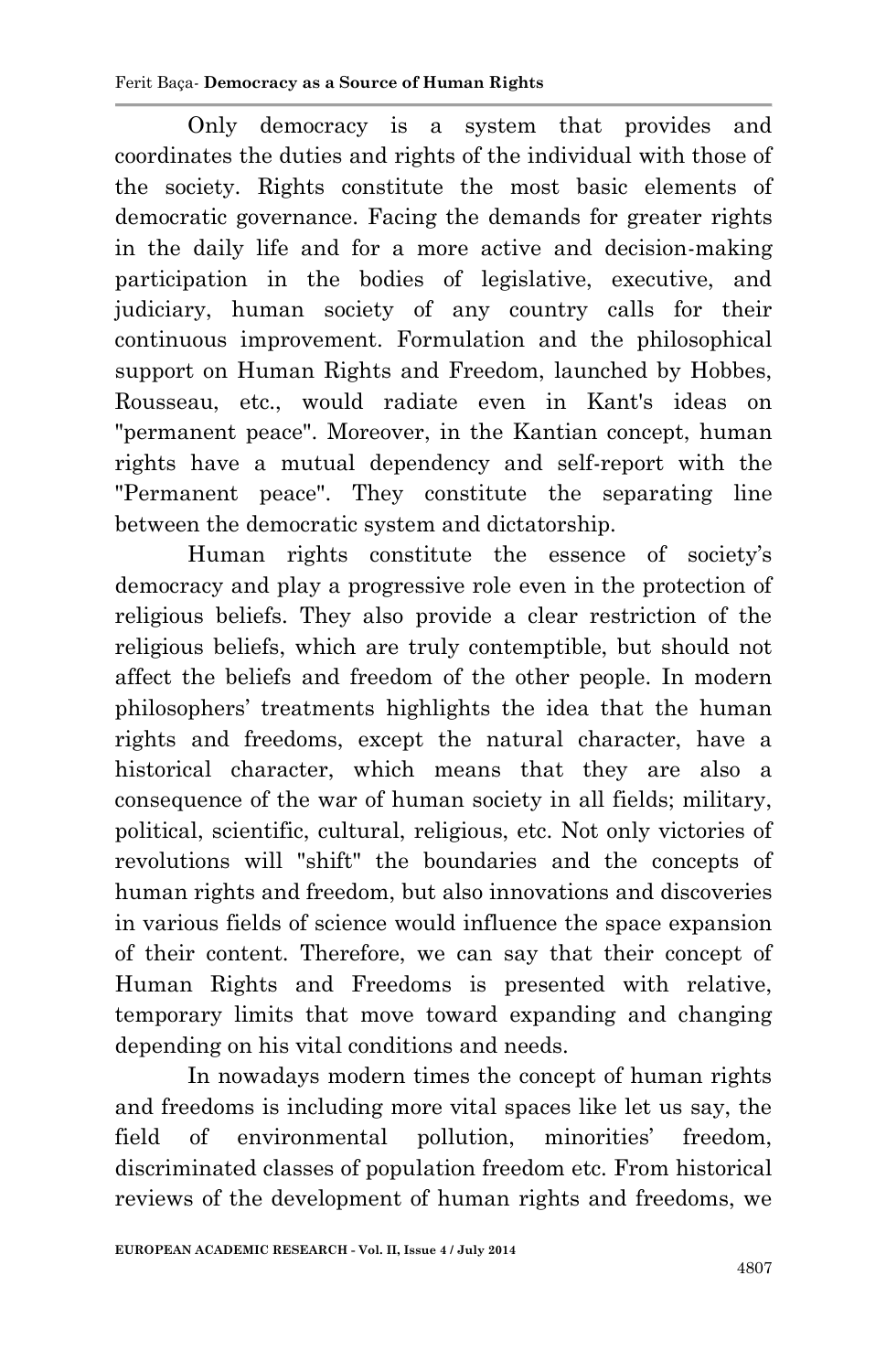notice that the achievement of a progressive goal marks a development target or threshold, the violation of which would lead society to regress. This means that they already have turned into a protective barrier to the development of democracy as a concept, but also as a real wealth of human society. Today, the individual has enough privileges compared with one that was born half a century ago. Specific social groups, enjoy special status like children, minors, disabled, blind, a considerable number of various professions, like miners, sailors, etc., especially, half the population of humanity, or the cradle that gives birth to the human society, women who today enjoy greater rights sanctioned in national and international laws and conventions.

## **Conclusions**

Today the term democracy is used not only to characterize political relations in a given society, but also to judge and determine the form of governance, political system characteristics, etc. Hence, the notion of democracy is built upon the principle that people as a whole form the basis, the foundation upon which rises the entire political life of the society. They are the only source of power, while their interests and welfare constitute the ultimate goal of governance. In democracy, the political power becomes legitimate only when it comes from the people. Power can be the result of the free will of the people as a whole, where each individual is free to make the political choices that concern him. Therefore, freedom is the necessary condition of the democracy's concept. From this perspective, democracy can be defined as a system of ideas, practices and acting procedures that lead to the institutionalization of freedom.

 Democracy includes the domination of the majority and the respect toward the minorities for the fact that they are part of the population and therefore should not be treated unequally. From this perspective, democracy is seen as the form of political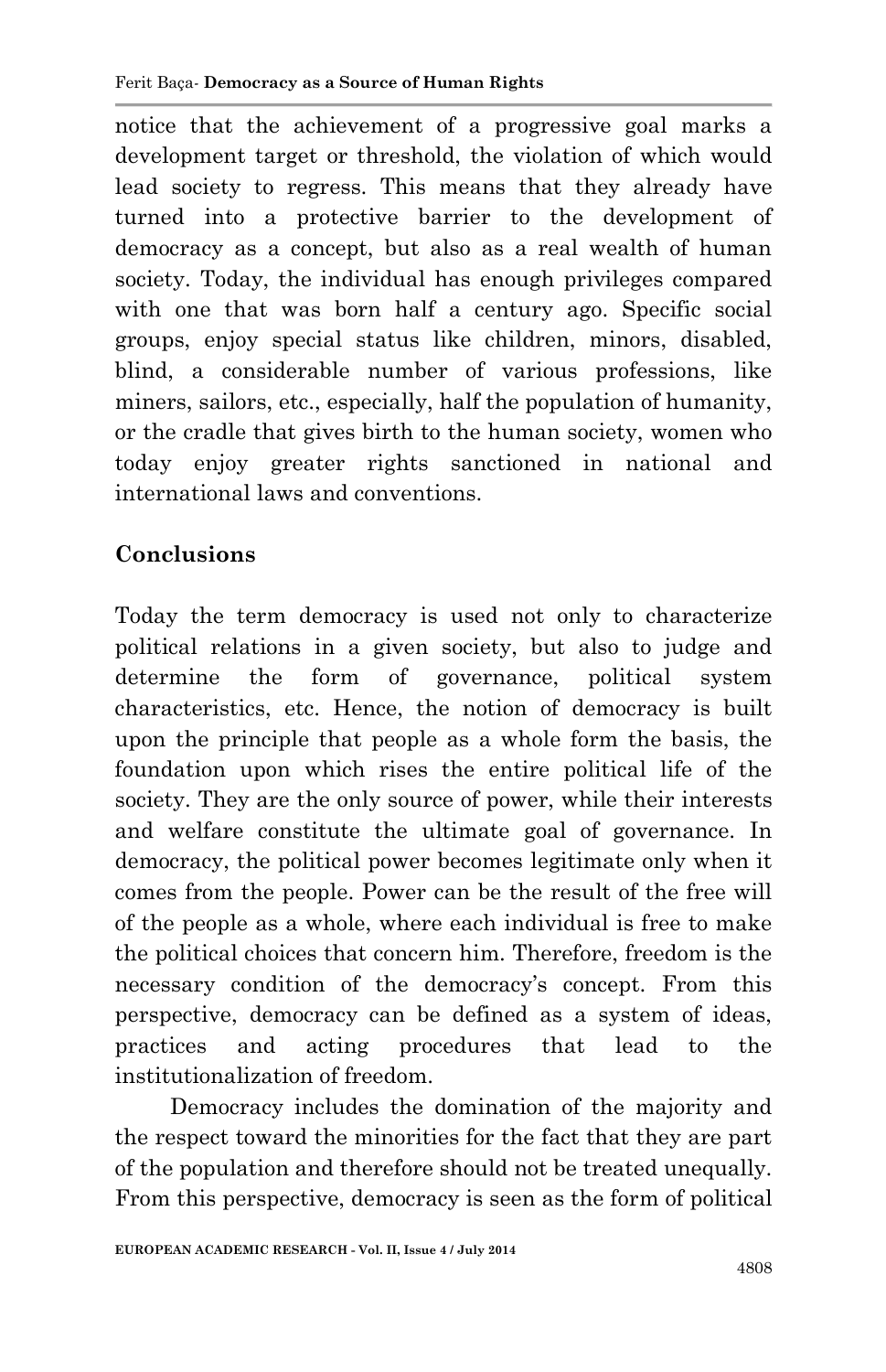organization that ensures the dominance of the majority and the respect toward the minority, creating as well spaces for the free competition of the political alternatives. Moreover, democracy is that form of political organization, which allows political competition for different alternatives of economic development, which provides free initiative and private property. Day after day increasingly, phenomena that occur to us in life convince us that the ideal of lasting peace can be achieved only through a continuous democratization of the democratic system in the country, inseparable also from the international democratization, and both of them together, to protect the attained level of Human Rights and Freedoms.

A democratic society is not nothing but an astablishment of new relationships between government and the individual's freedom. Human rights and freedoms took the form of a "spiral" that recognizes only climbing; from the time when various theorists began to unfold their ideas about "human rights", similar with an endless sky, they were enriched with Jan Jacques Rousseau's studies on the necessity of human rights, up to the United Nations Charter that embodies the rights and freedoms of the individual, thus the whole human society's as well.

# **BIBLIOGRAPHY:**

- Beetham, David and Kevin Boyle. 2001. *Introducing democracy, 80 questions and answers*. Tirana, Albania: "Dita" [Albanian translation].
- Mercier, Benoit and Andrea Duhamel. 2003. *La democratie, son histoire et ses pratiques*. Tirana, Albania: "MirGeerAlb" [Albanian translation].
- Kis, Janos. 1998. *Contemporary political philosophy*. Central European Press [Albanian translation].
- Reardon, Betty and Alicia Cabezudo. 2003. *Teaching toward a culture of peace*. Tirana: "Lilo" [Albanian translation].